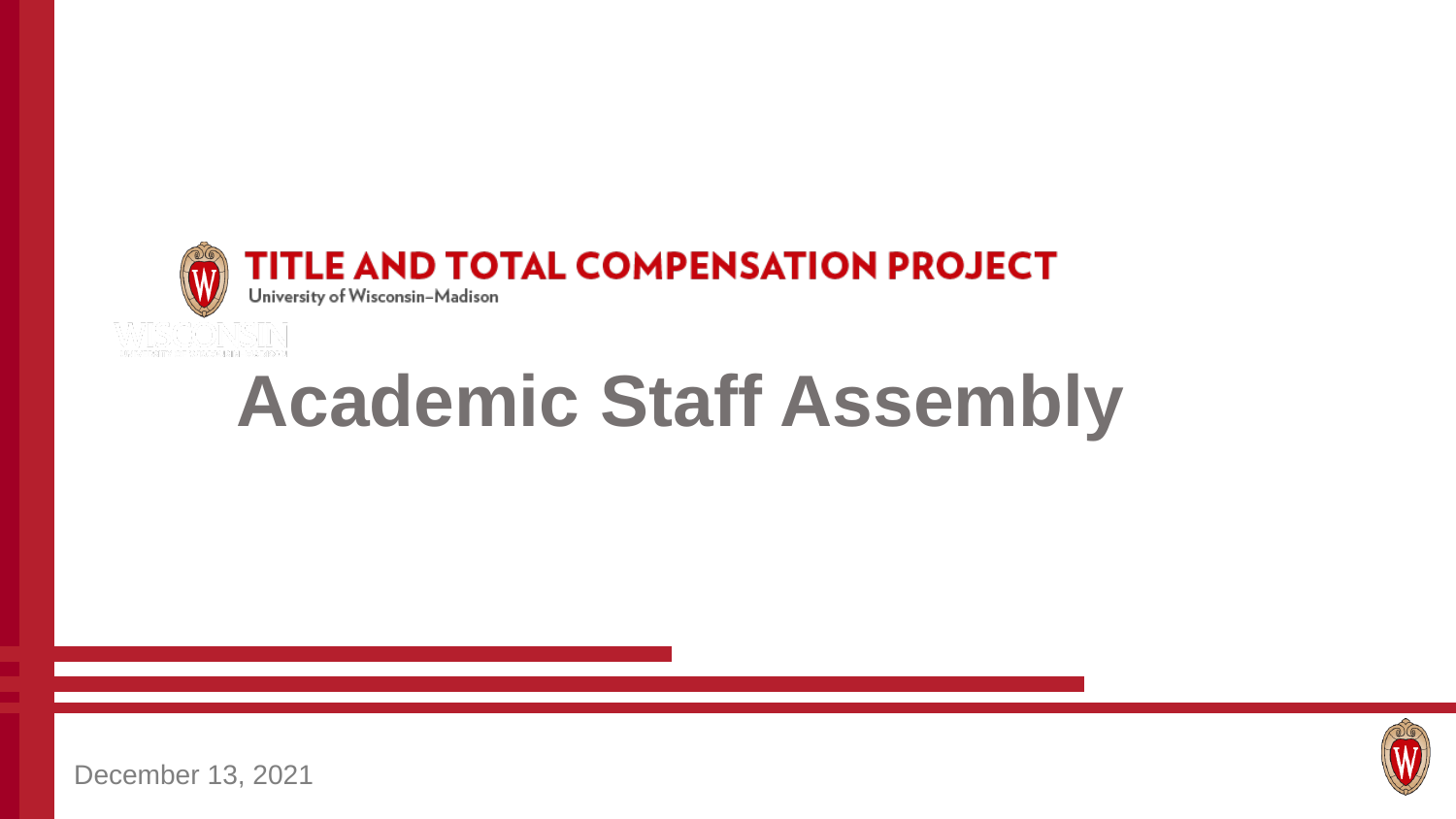### **Agenda**

- Method to Create the Salary Structure
- Post Go-Live Activities
- Job Title Appeals Process
- Questions

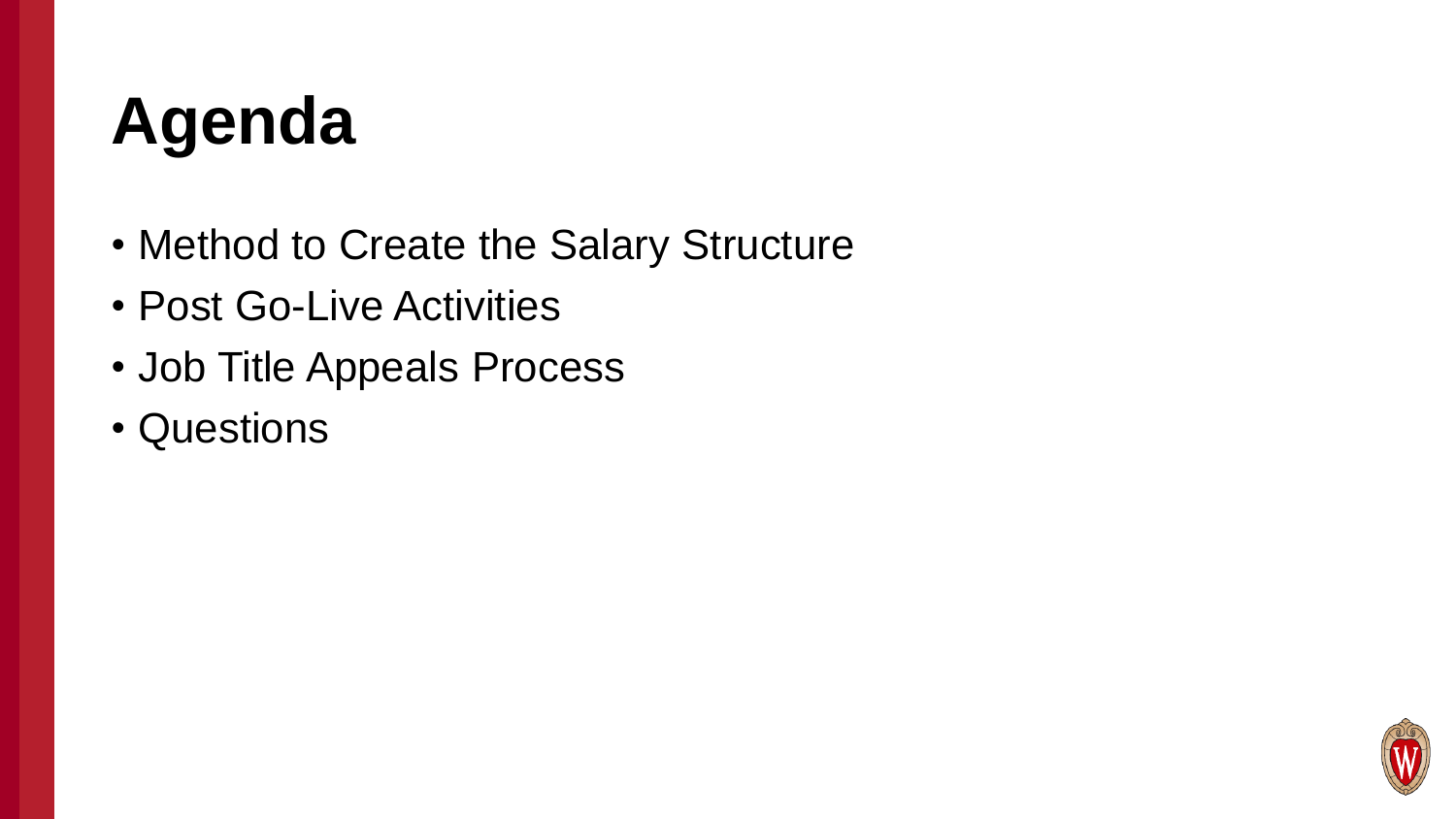### **Salary Structure Process**

#### *Industry Standard Best Practice*



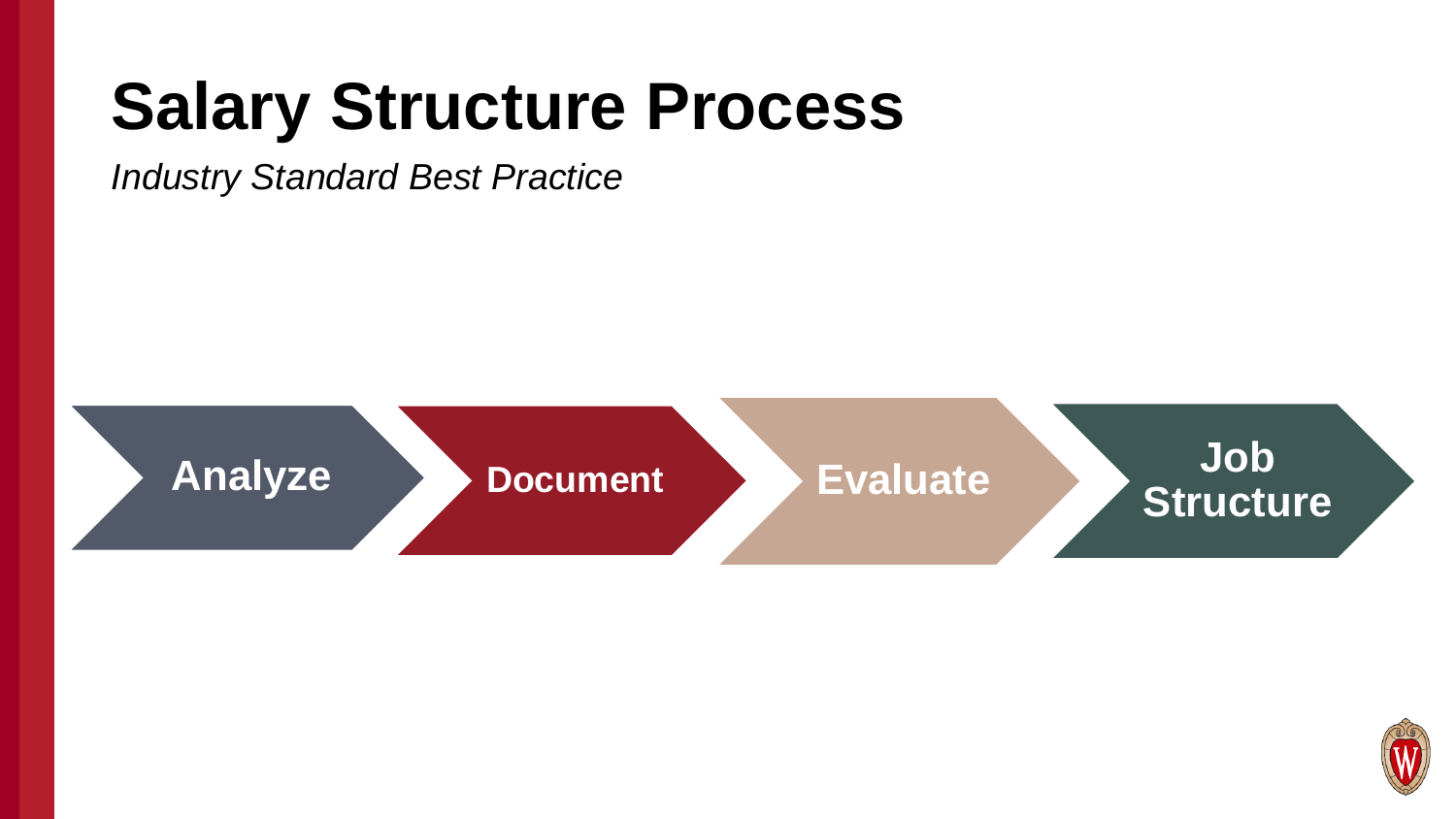### **Building the Salary Structure**

*Consultant Considerations* 



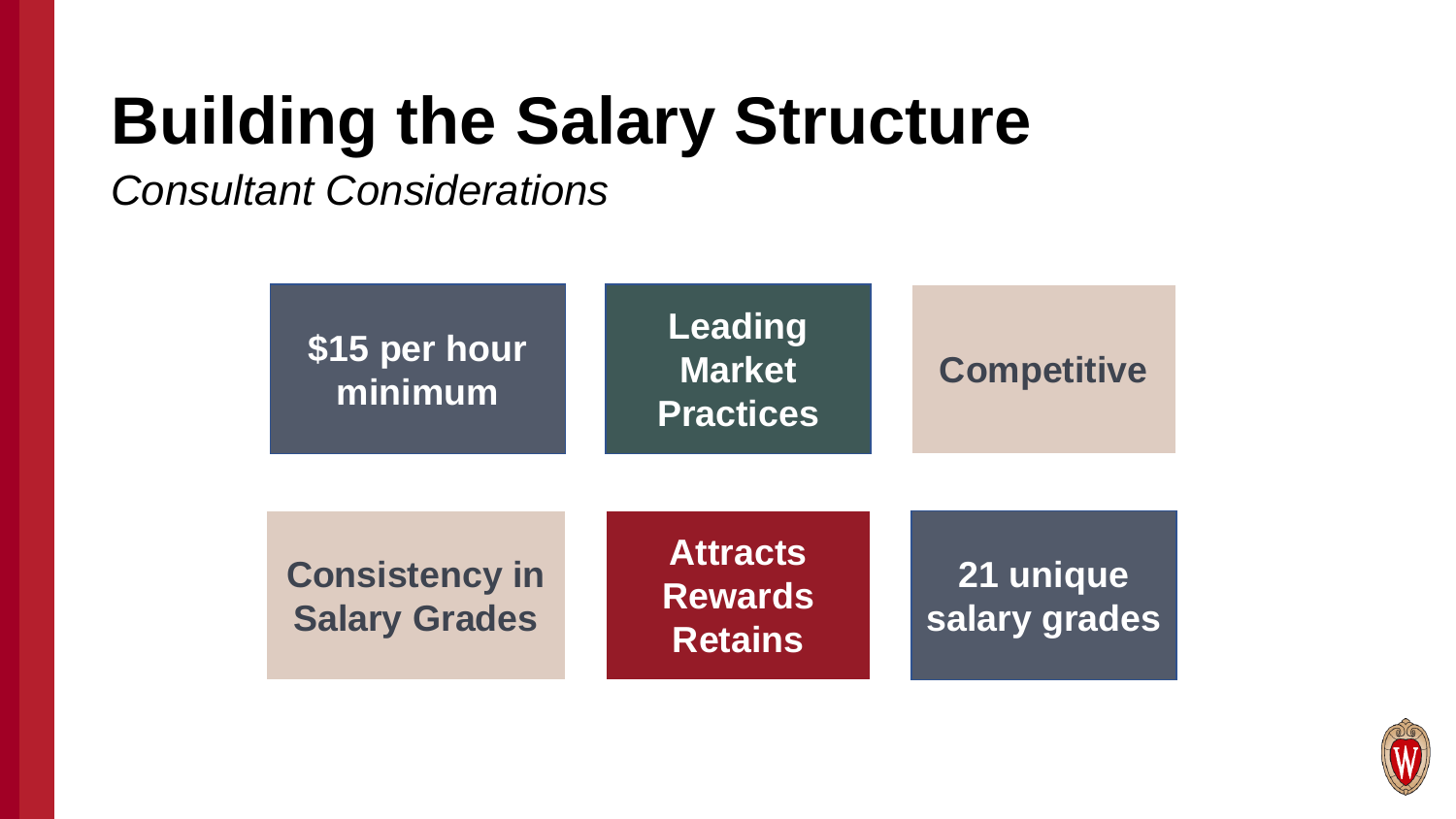### **Salary Data**







Data is grouped to not reveal individuals or specific organizations

Compliant with antitrust laws

Salary data is from 2019-2020

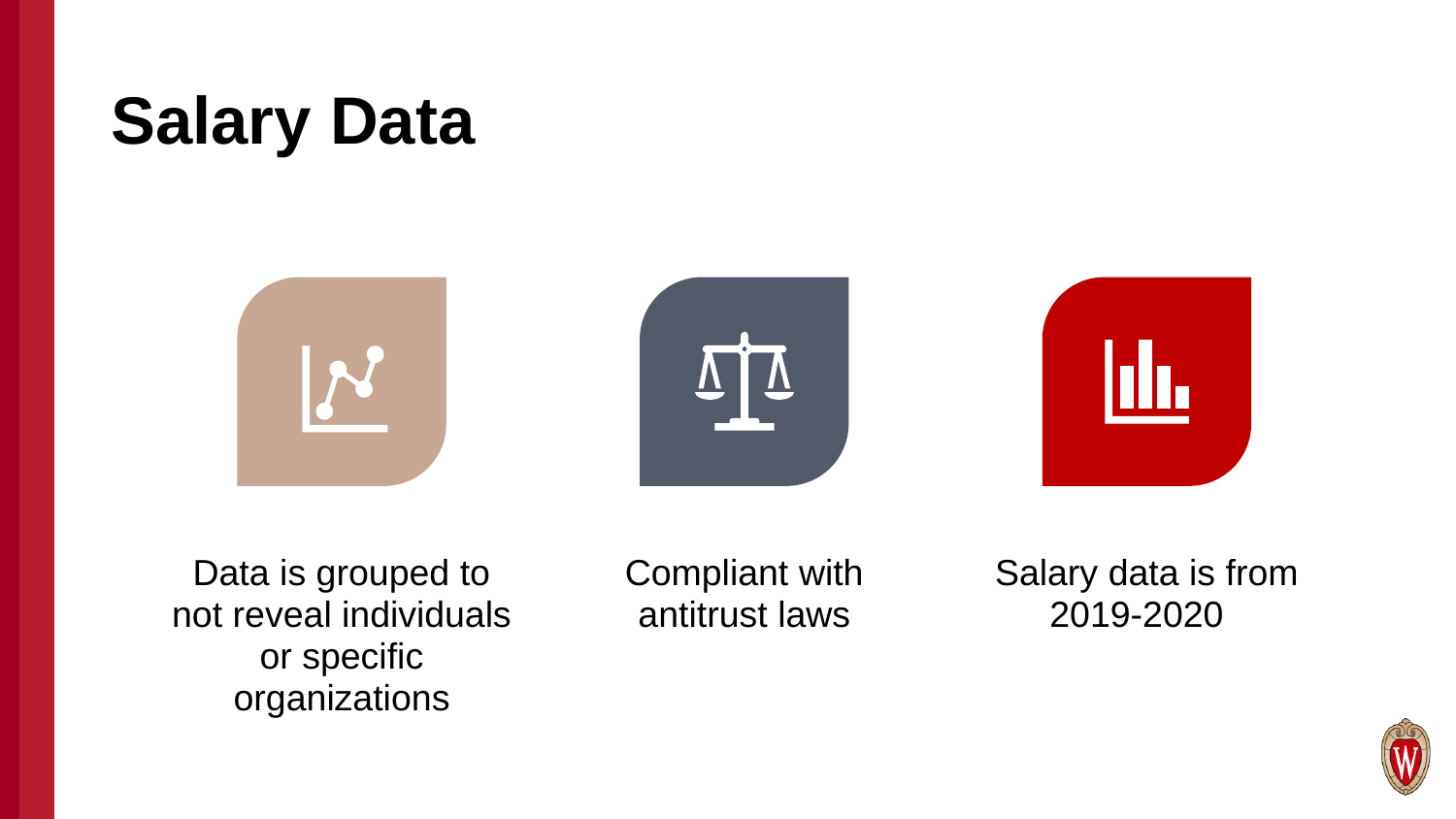### **Higher Education Salary Survey**

### **College and University Professional Association-HR**

- Official Salary Peers
- Association of American Universities (AAU)
- Big Ten Academic Alliance (BTAA)
- Data Anonymity

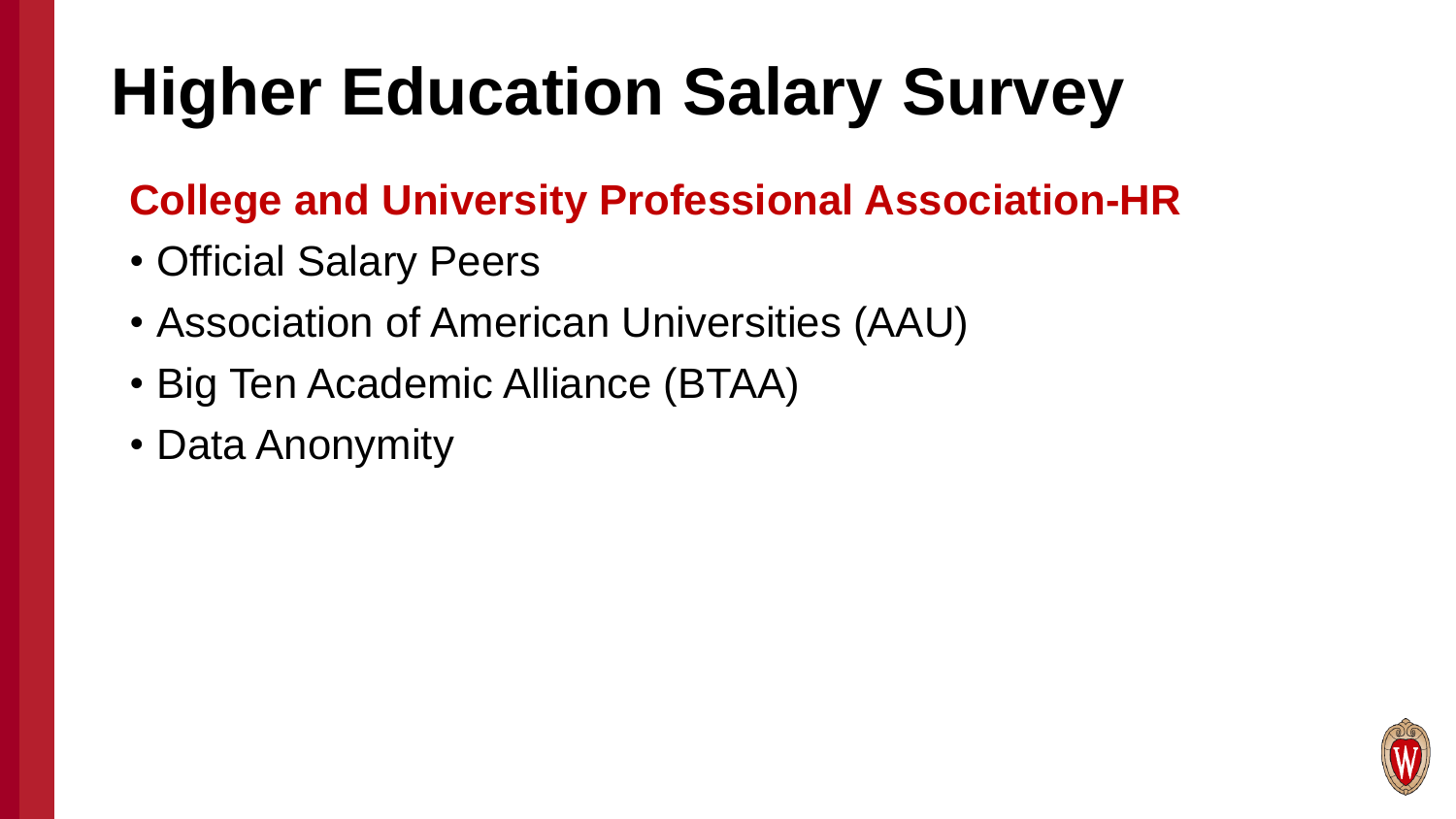### **Willis Towers Watson**

#### **General Industry Care Realth Care**

- 840 organizations
- More than 2.8 million reported employees
- Includes all industries except health care (e.g., HR, finance,  $IT,$
- Public and private organizations

#### **Market surveys:**

- \$1-3 billion
- \$3-6 billion revenue organizations

- 279 organizations
- More than 1.7 million reported employees
- Public and private organizations

#### **Market surveys:**

- \$1.5-3 billion
- \$3-5 billion revenue organizations

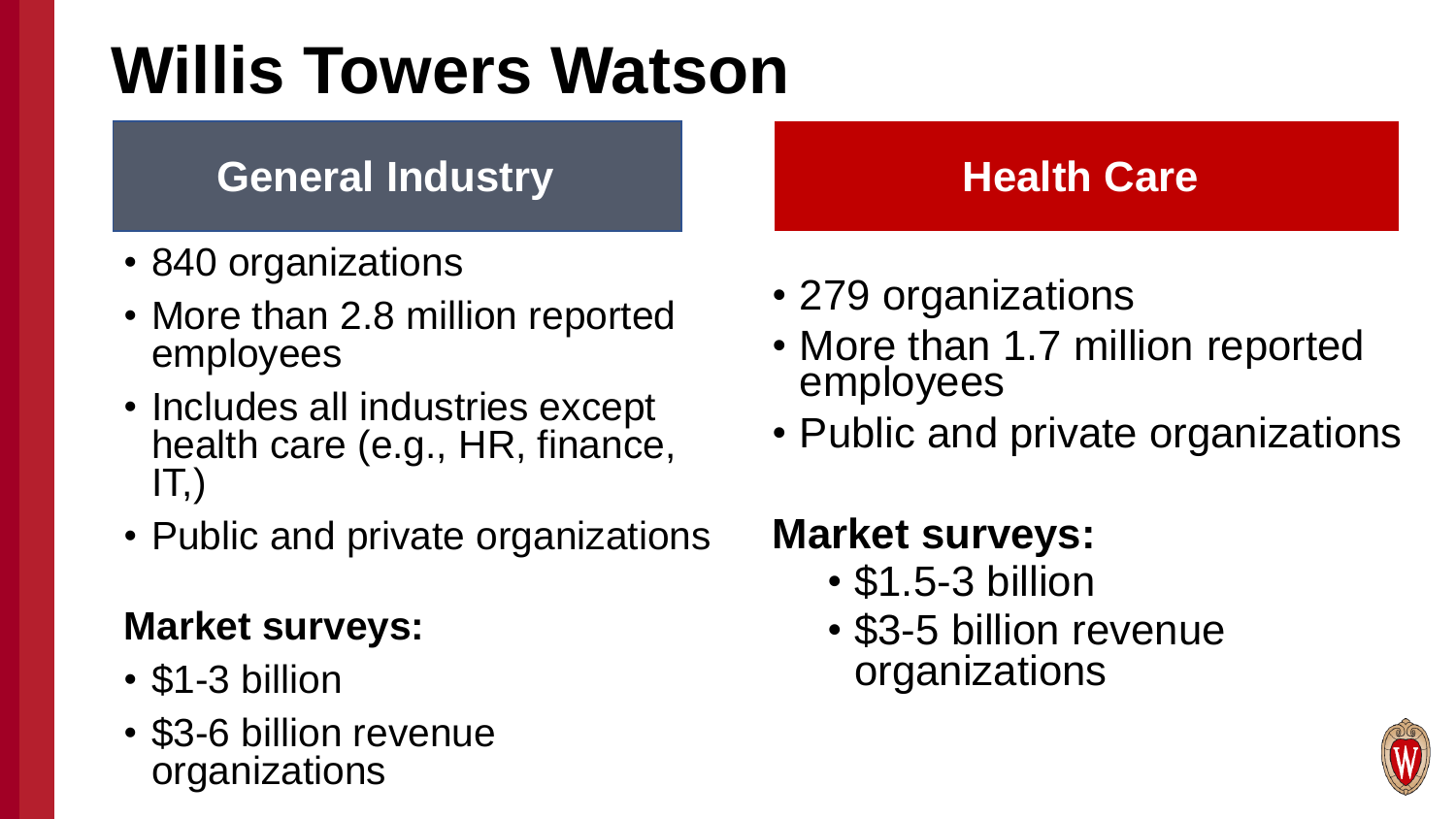### **Example: Matching to the Market**

#### **Marketing Specialist**

#### **Job Summary**

Contributes to strategy development and implements marketing projects in support of institutional or unit marketing goals.

#### **Job Responsibilities**

- Develops, implements, and maintains strategic marketing plans based on research and established strategies
- Develops, implements, and disseminates marketing materials through various communication mediums utilizing appropriate technologies and techniques
- Collects, analyzes, prepares, summarizes, and disseminates data and trends relevant to ongoing or future marketing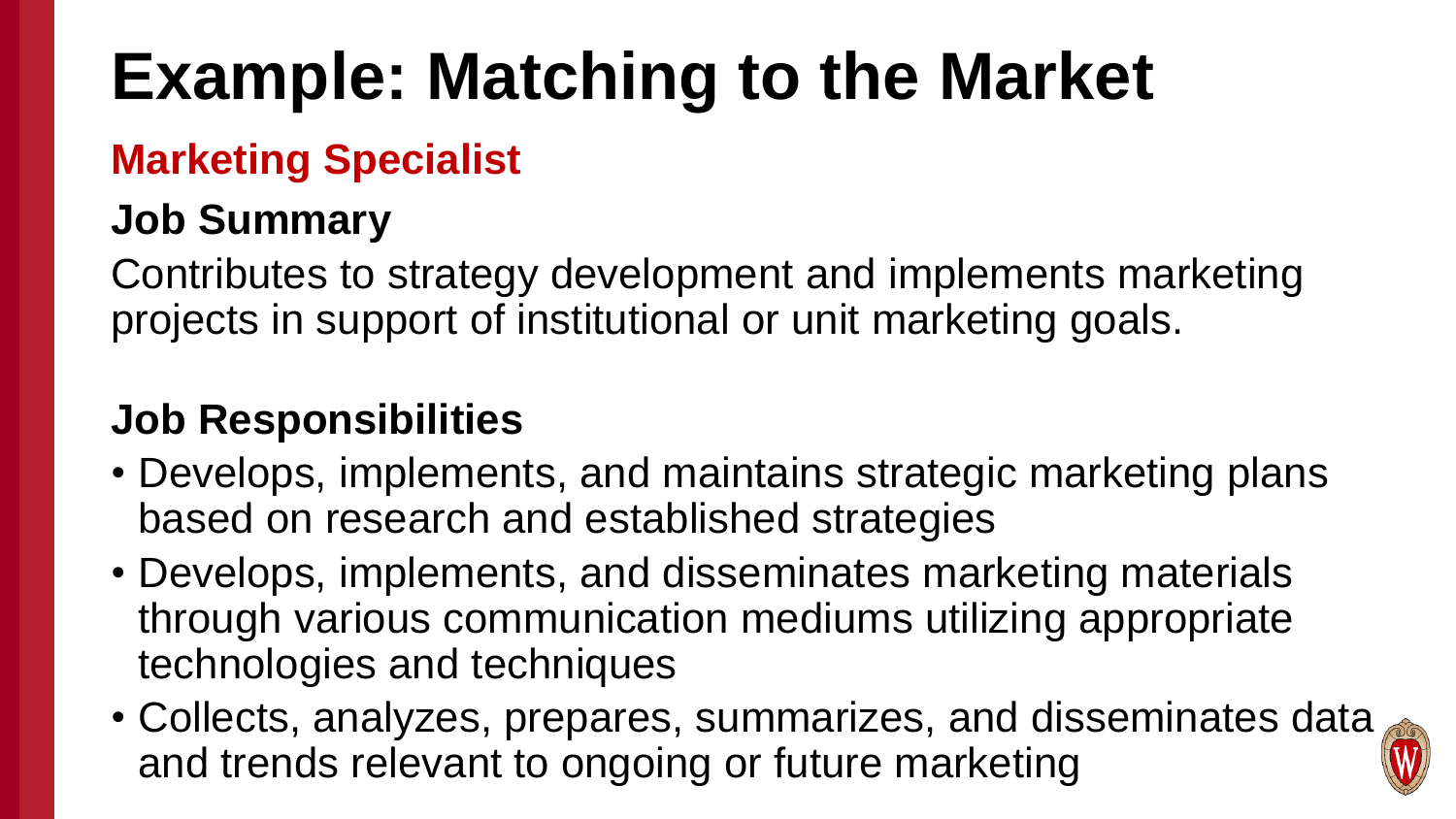### **Match to University's Salary Structure**

|                   | <b>Salary</b><br><b>Grade</b> | <b>Minimum</b> | <b>Midpoint</b> | <b>Maximum</b> |
|-------------------|-------------------------------|----------------|-----------------|----------------|
|                   | 23                            | \$58,000       | \$82,800        | \$107,600      |
| <b>Marketing</b>  | 22                            | \$53,700       | \$76,700        | \$99,700       |
| <b>Specialist</b> | 21                            | \$49,700       | \$71,000        | \$92,300       |
|                   | 20                            | \$46,000       | \$65,700        | \$85,400       |
| <b>SJD</b>        | 19                            | \$42,600       | \$60,800        | \$79,000       |
|                   |                               | \$39,400       | \$56,300        | \$73,200       |
| \$59,250          | 17                            | \$36,500       | \$52,100        | \$67,700       |
|                   | 16                            | \$33,700       | \$48,200        | \$62,700       |
|                   | 15                            | \$31,200       | \$44,600        | \$58,000       |

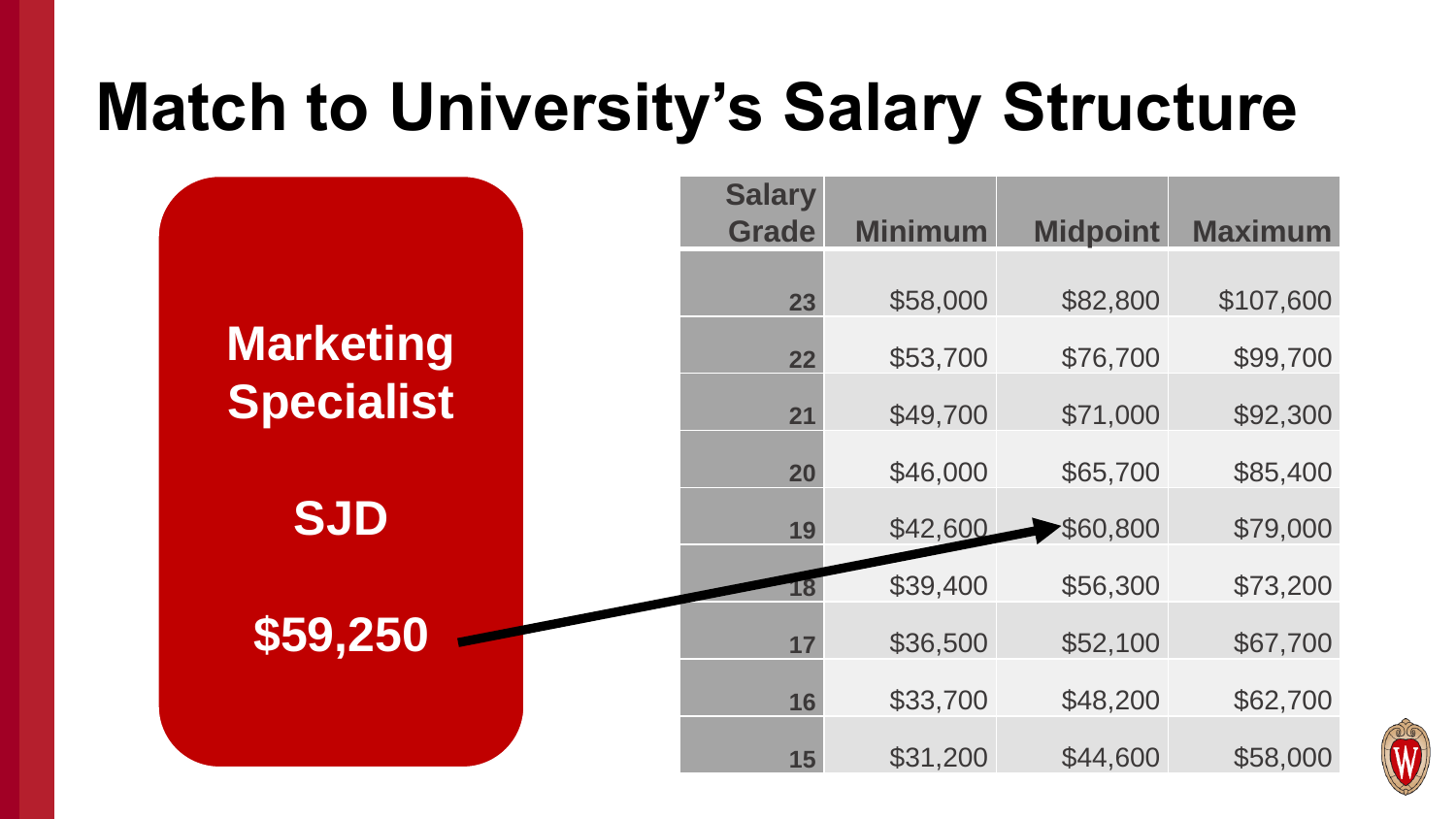### **Midpoint Is Average of All Data Points**

**Marketing Specialist**

**Standard Job Description**

**\$59,250**

- Salary Grade 19
- Salary Range:
	- \$42,600 \$79,000
- Midpoint = \$60,800

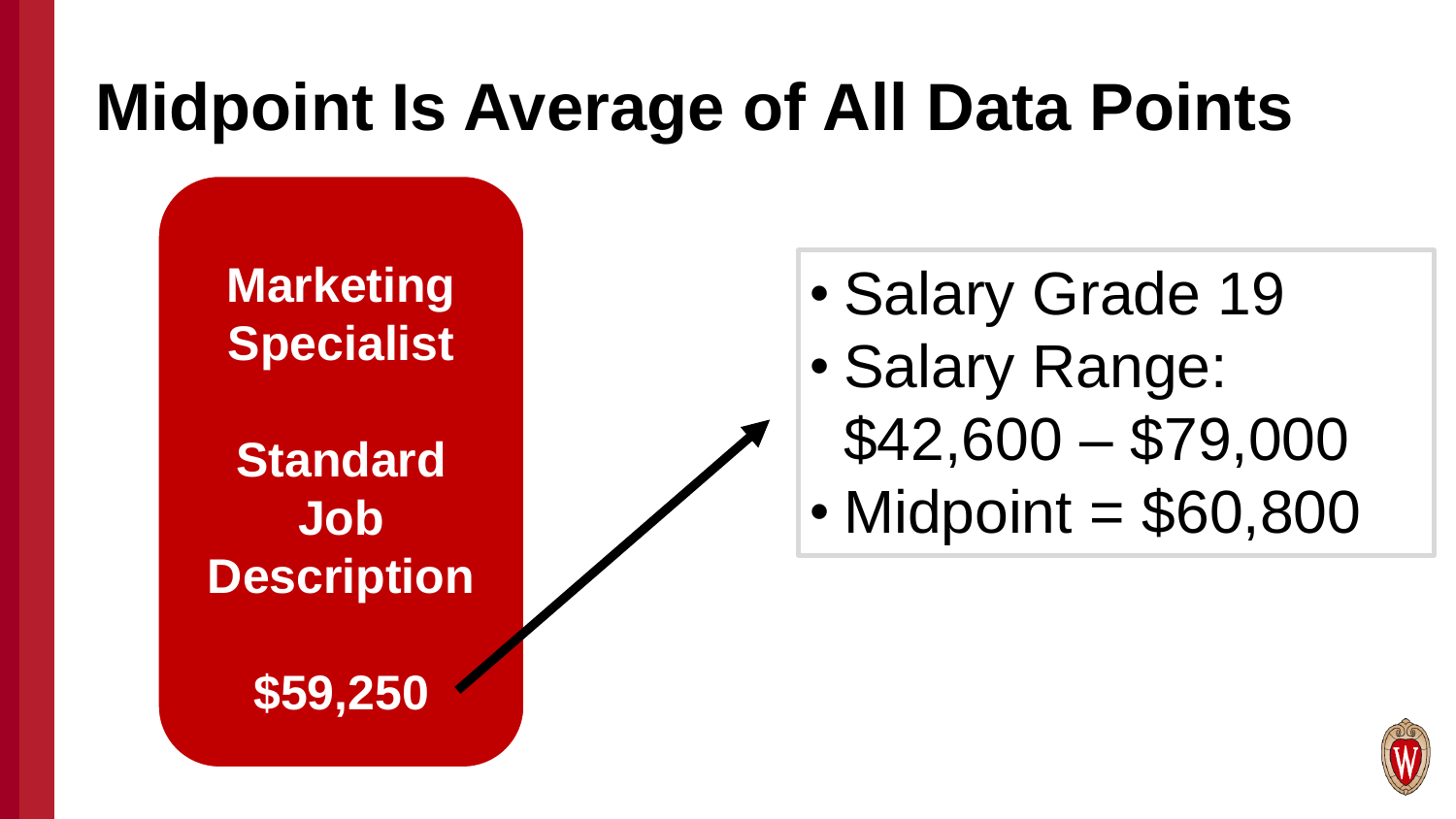#### Employee categories by quartile



**Academic Staff/Limited** 

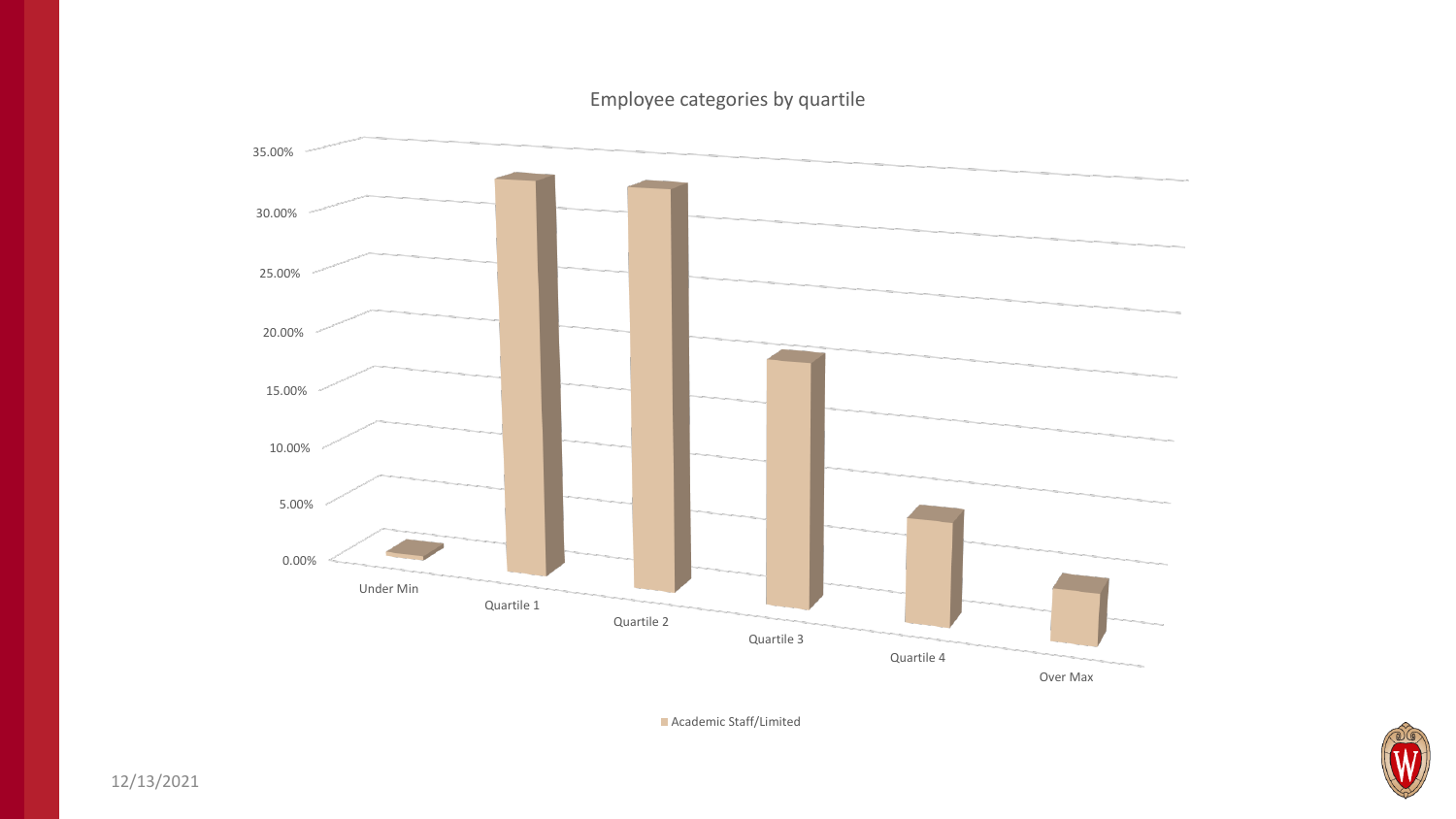### **Quartile by Job Group**

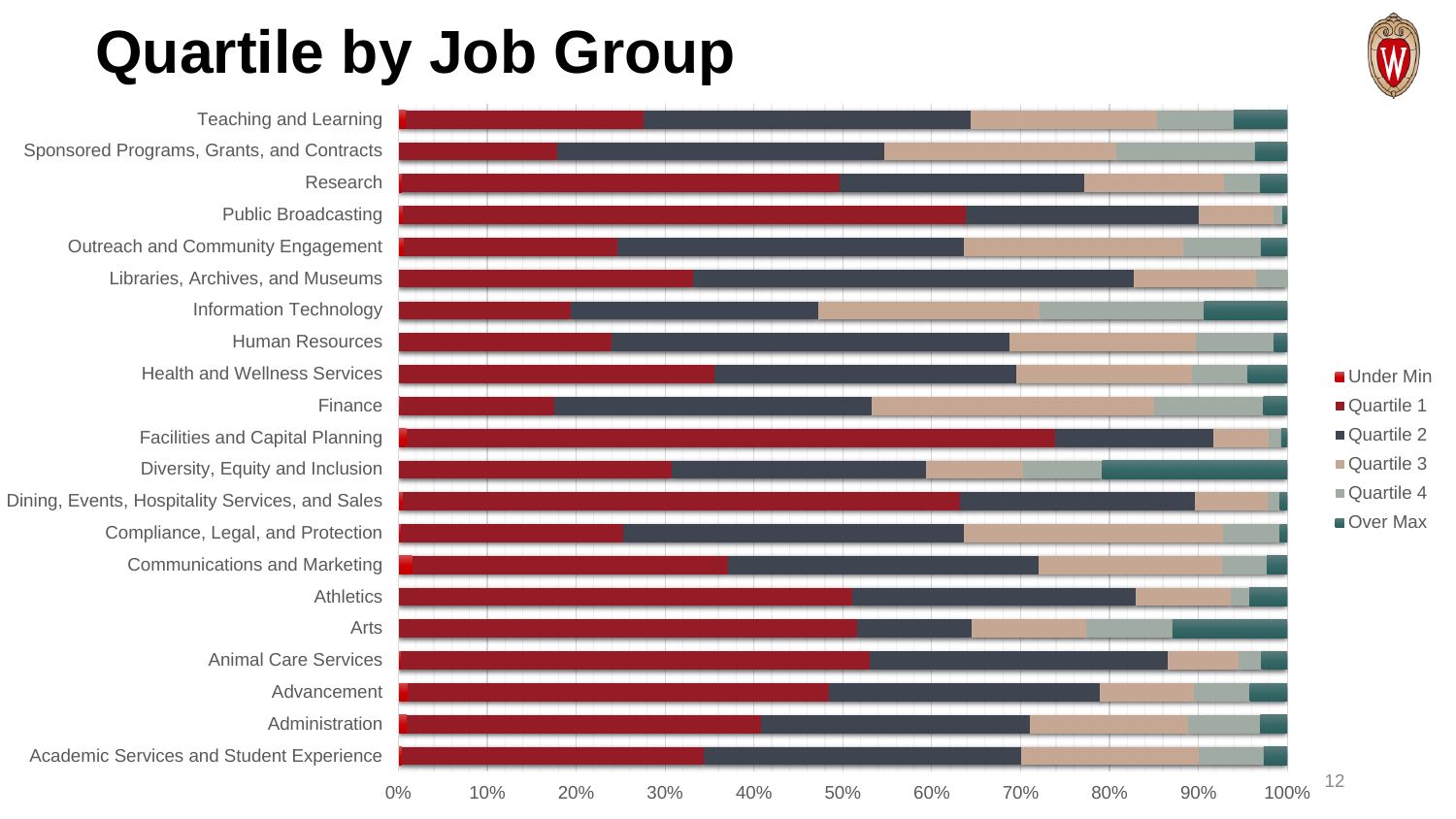### **Maintain the Structure**

- Salary survey data is only available yearly
- New titles will continue to be added to the library
- Salary ranges will remain current with the market

| <u>na ma</u><br><u> Barat Barat Barat Barat Barat Barat Barat Barat Barat Barat Barat Barat Barat Barat Barat Barat Barat Barat Barat Barat Barat Barat Barat Barat Barat Barat Barat Barat Barat Barat Barat Barat Barat Barat Barat Barat Bara</u> |  |
|------------------------------------------------------------------------------------------------------------------------------------------------------------------------------------------------------------------------------------------------------|--|
| a shekara                                                                                                                                                                                                                                            |  |
|                                                                                                                                                                                                                                                      |  |

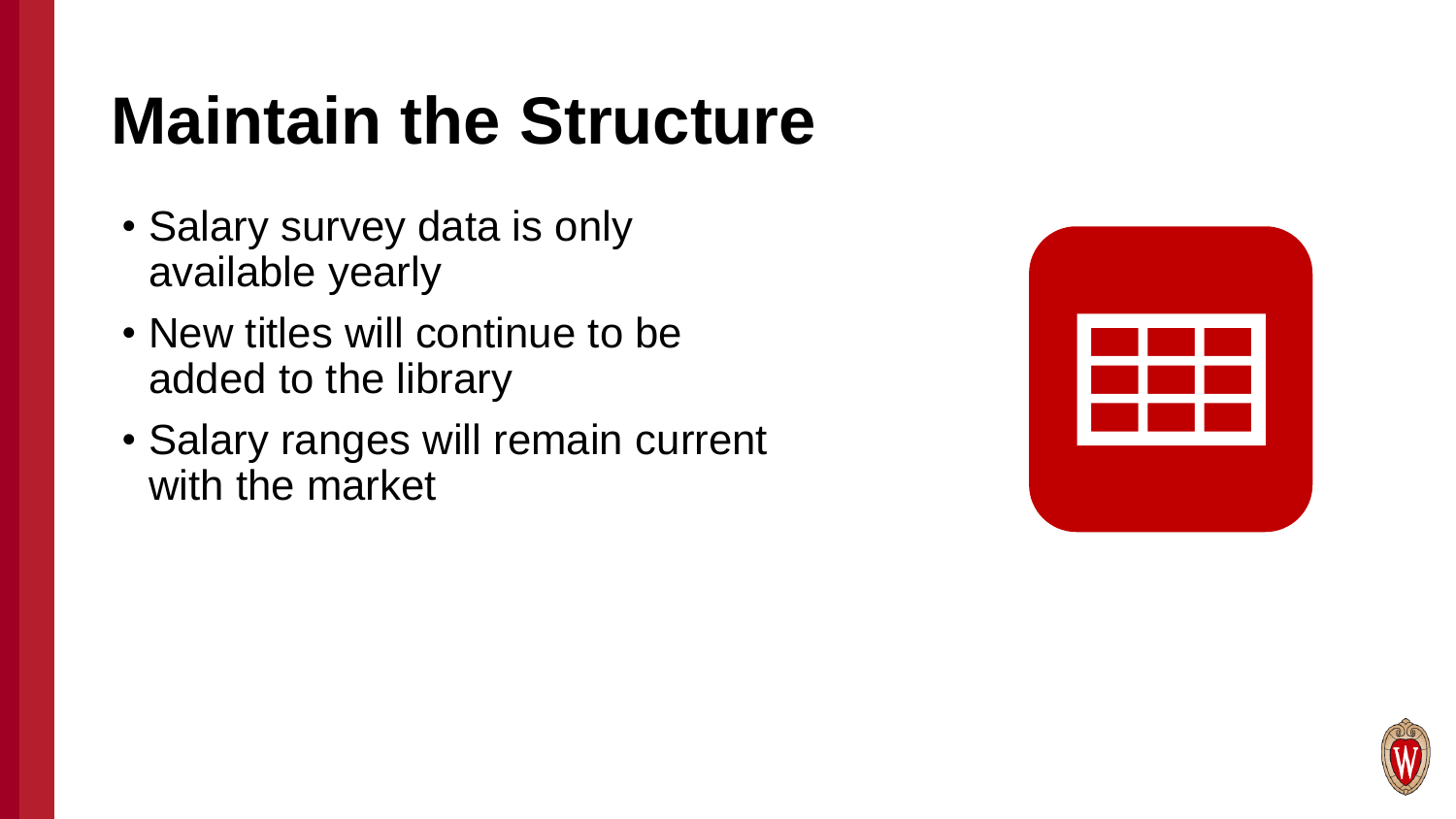

### **Post Go-Live Activities**

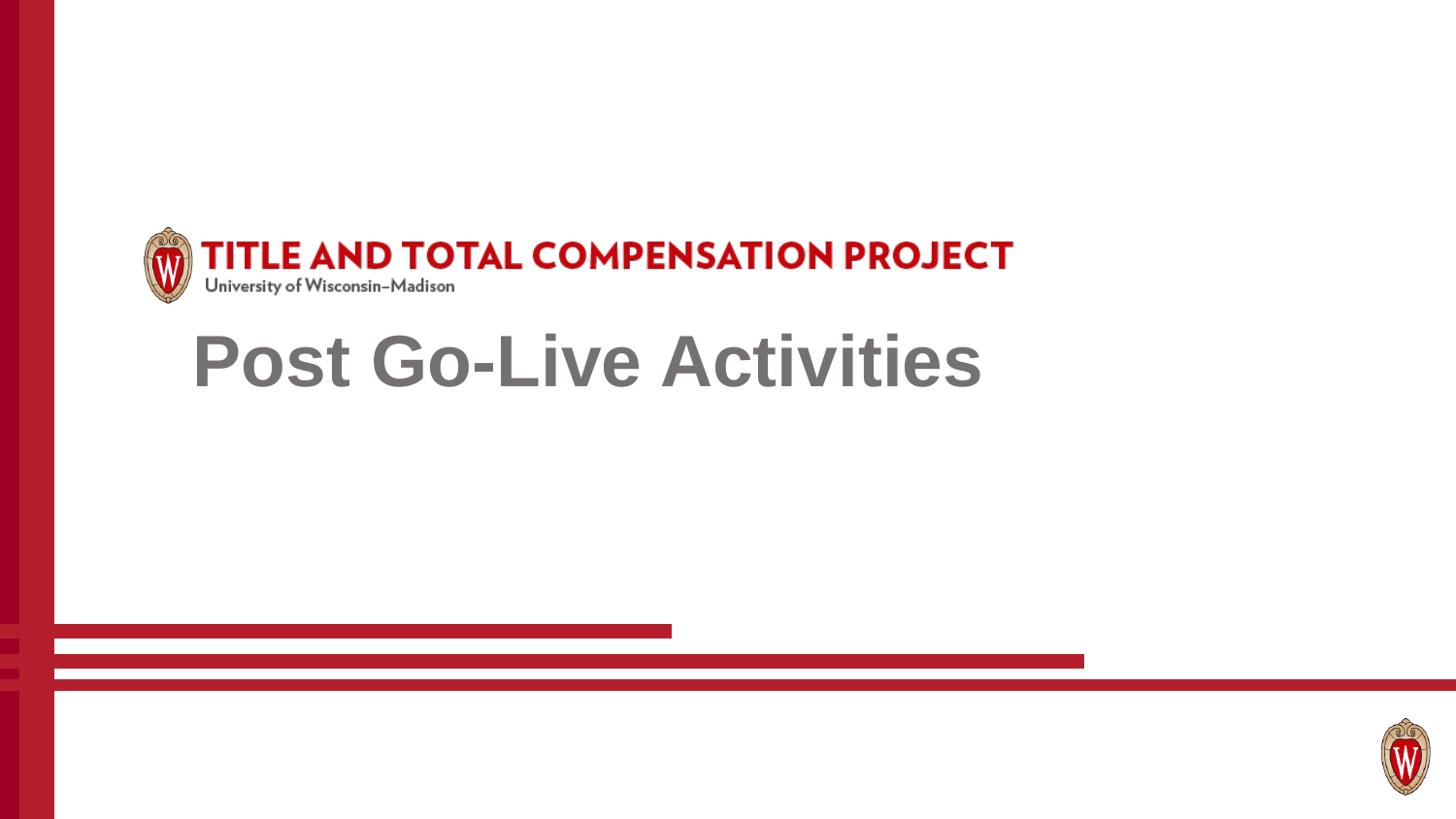#### **TTC Project Post Live and Title Appeals Timeline**

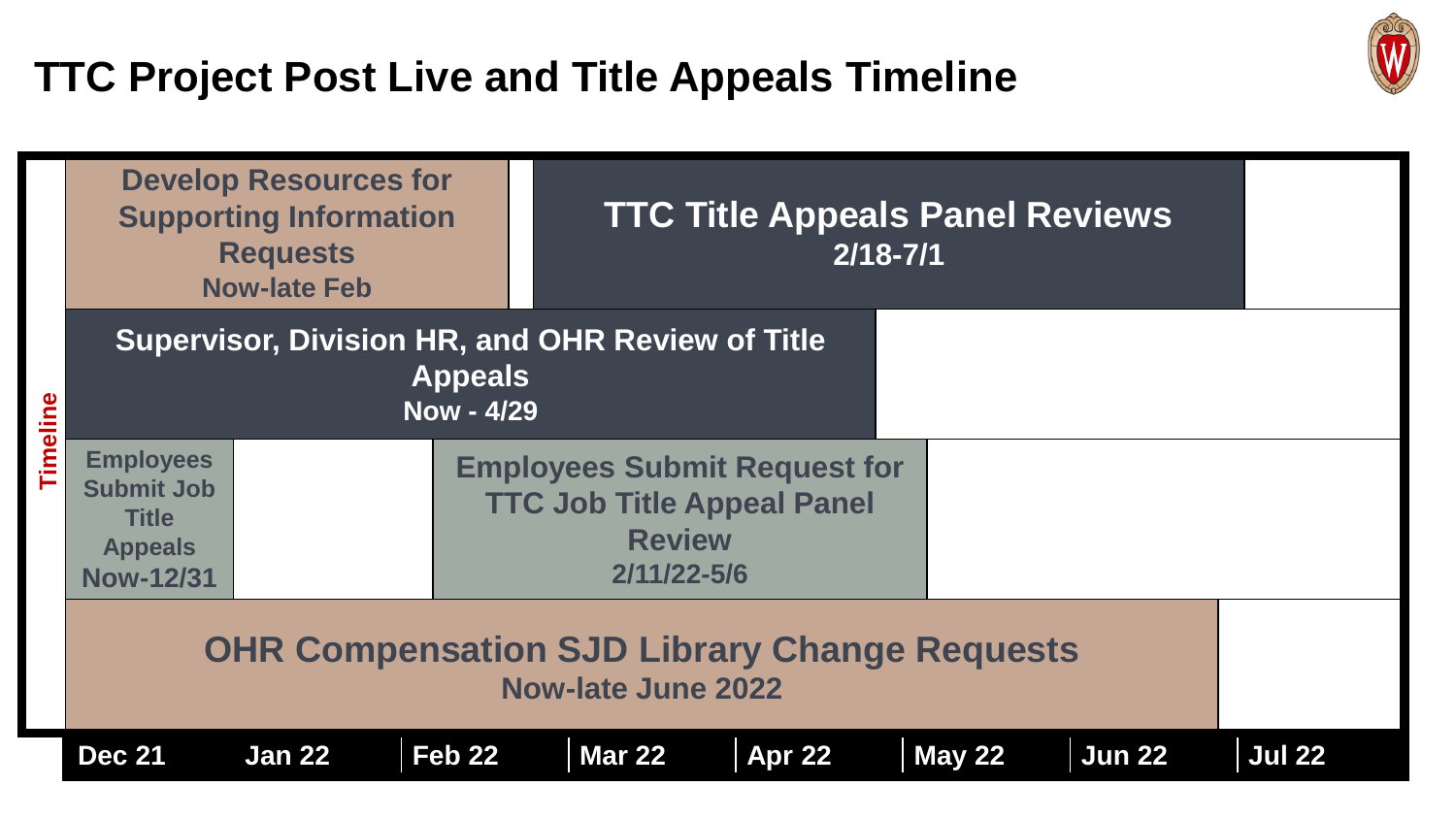### **Prioritize and Address Concerns**

#### **Process**

- HR professionals collect feedback from employees, supervisors and leadership
- The central Office of Human Resources collaborates with areas across the university, the HR community, and UW System

#### **May Add New Titles**

TTC Team will communicate any changes via:

- Local HR community
- Direct employee email to those impacted
- Post in the Title and SJD Library
- Publish on TTC website

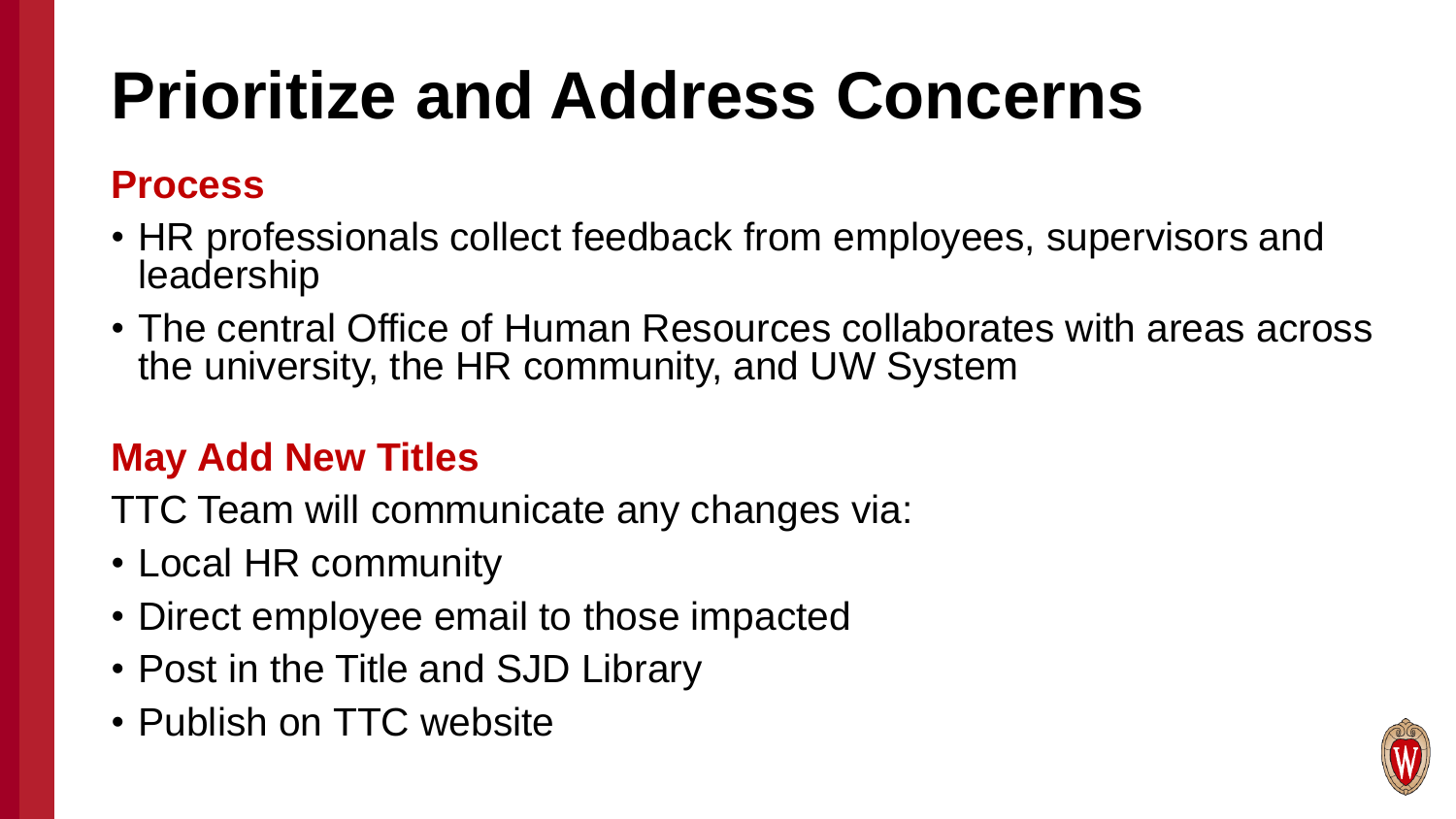### **Employee Concerns**

#### **Contact Your Local HR Professional:**

- For questions about how you were assigned to your title
- If your title doesn't reflect your current duties but another title doesn't exist

### **Why:**

- Local HR professionals have the most information about your situation and how you were mapped
- They make decisions regarding pay
- They follow processes to ensure collaboration across campus occurs including discussions with the central Office of Human Resources

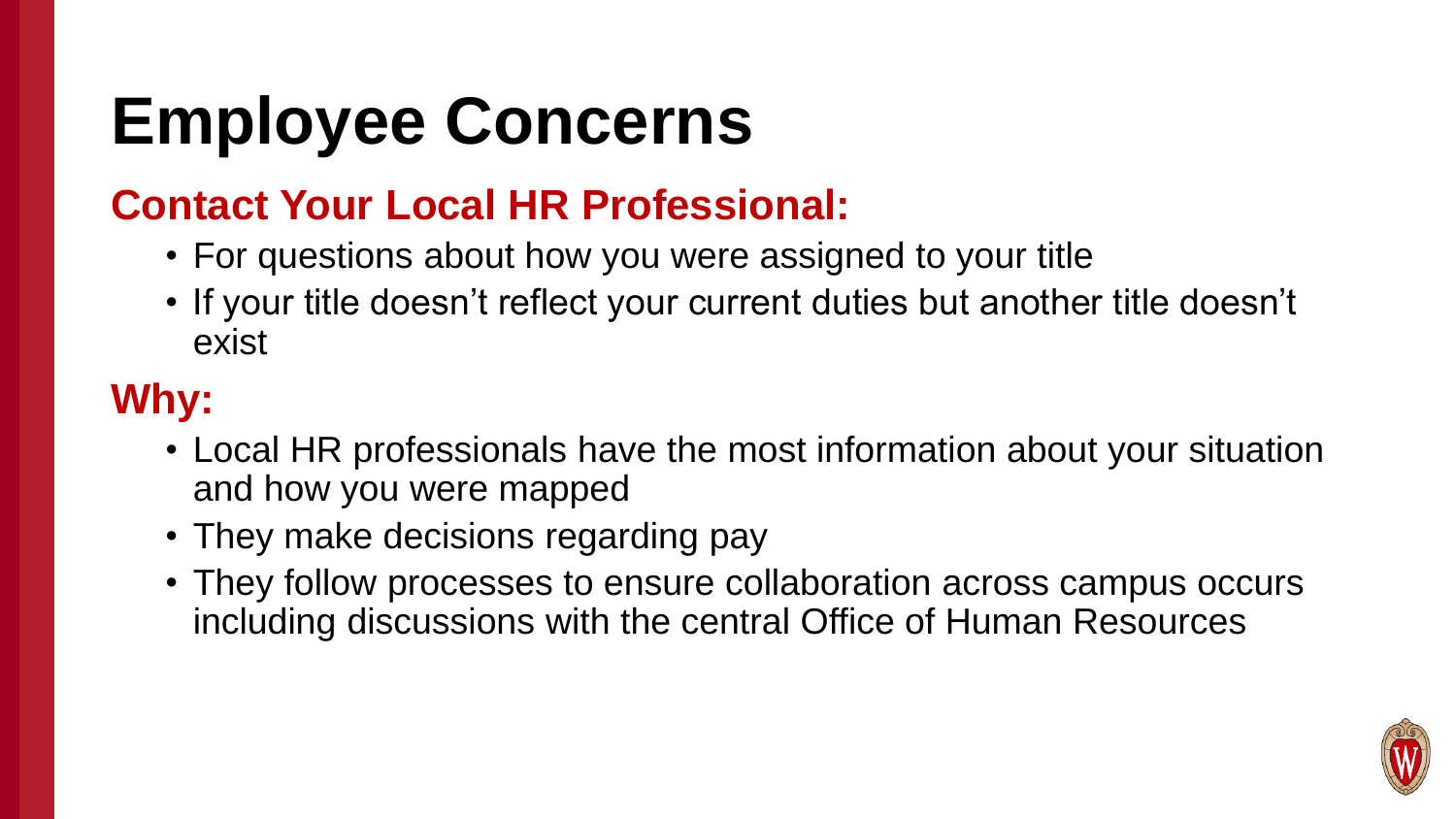

## **Job Title Appeals Update**



**Visit:** go.wisc.edu/ttcproject **Email:** ttcstudy@ohr.wisc.edu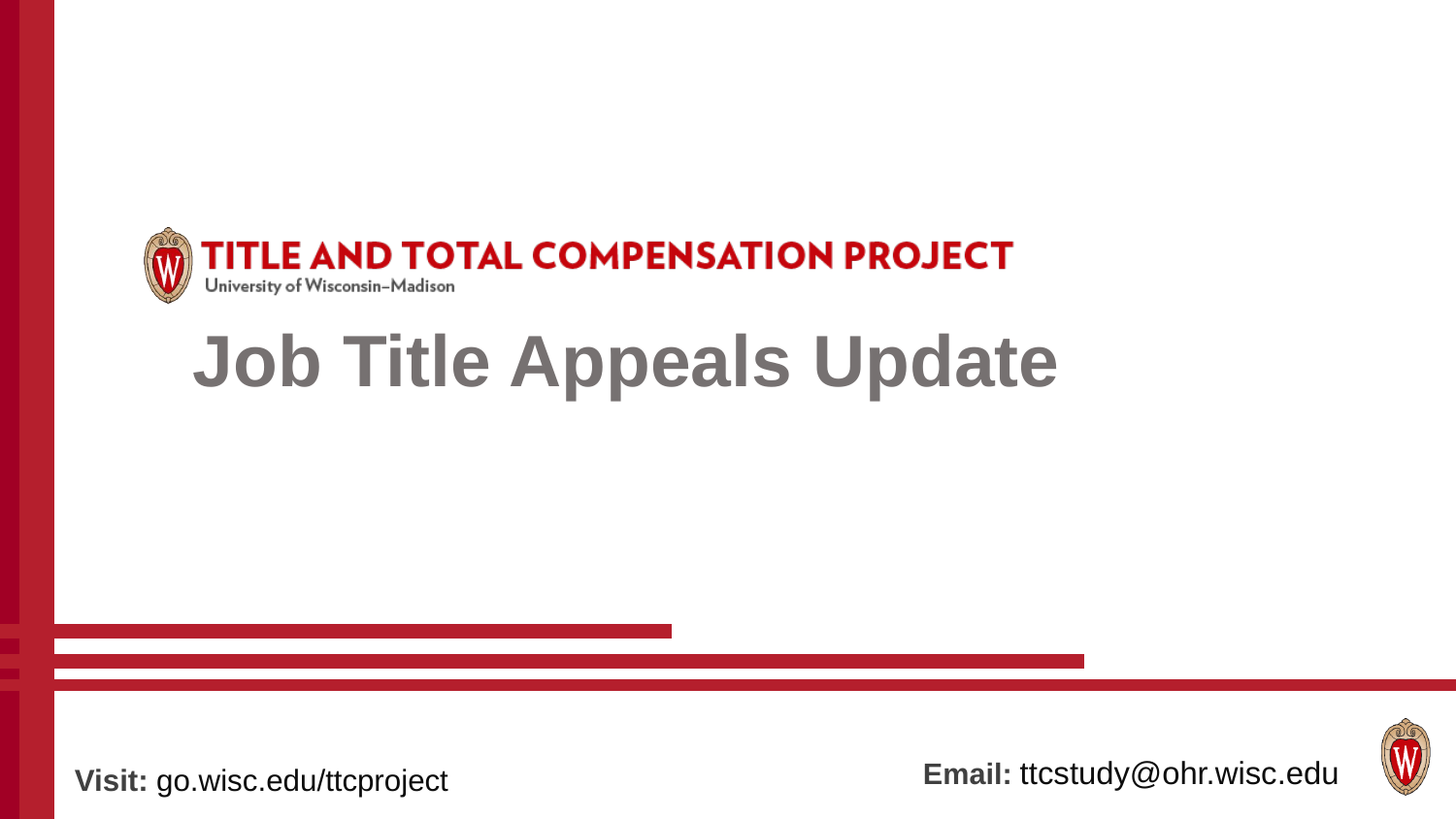### **Appeals Website and Resources**

- **[Job Title Appeals Webpage](https://hr.wisc.edu/title-and-total-compensation-study/appeals/)**  $\bigoplus$ 
	- [Job Title Appeals Policy](https://hr.wisc.edu/docs/ttc-job-title-appeals-policy.pdf)
	- [What can and cannot be appealed](https://hr.wisc.edu/title-and-total-compensation-study/appeals/#what-can-and-cannot-be-appealed)
	- [Appeals Process](https://hr.wisc.edu/title-and-total-compensation-study/appeals/#appeals-process) details of 5 steps with timeline of action steps and anticipated decisions
	- **[Paper Applications](https://hr.wisc.edu/title-and-total-compensation-study/wp-content/uploads/sites/11/2021/11/Job-Title-Appeals-Application.pdf)**
	- Automated, online Job Title Appeals Application available November 22

#### **Resources**

- [Employee Guide to Job Title Appeals](https://hr.wisc.edu/title-and-total-compensation-study/wp-content/uploads/sites/11/2021/11/Employee-Guide-to-Job-Title-Appeals.pdf)
- [Employee Guide to Access & Navigate the Automated Title Appeals System](https://hr.wisc.edu/title-and-total-compensation-study/wp-content/uploads/sites/11/2021/11/Employee-Guide-to-Access-the-Title-Appeals-System.pdf)

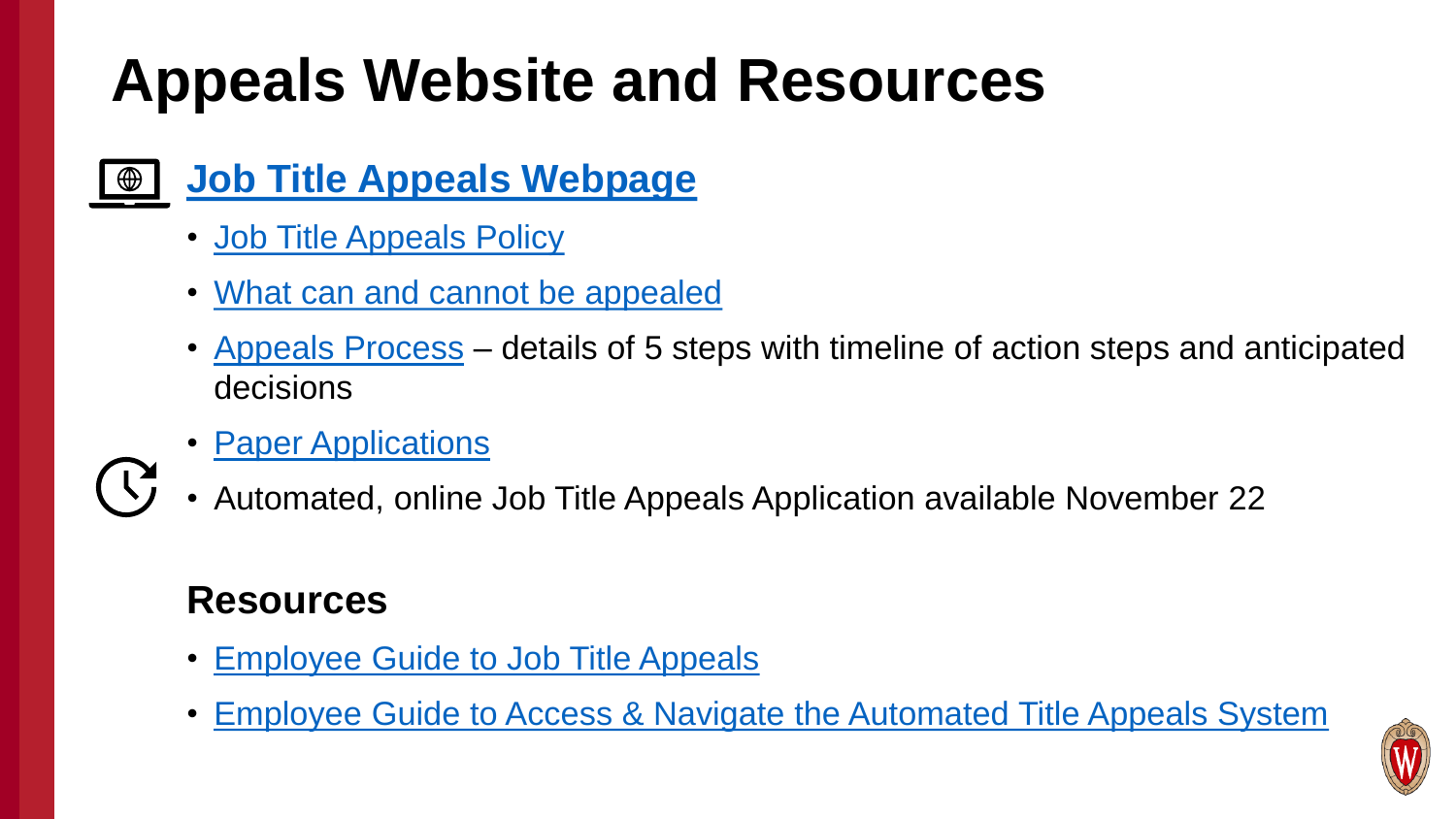## **Informal Resolution & Appeals**

#### **Informal Resolution**

- 82 title changes
- 61 were for Academic Staff/Limited Appointee positions
- Informal resolutions are from 13 college/schools/divisions

#### **Formal Appeal**

#### **122 - In Draft or Pending Review:**

- 2 of 122 are Limited Appointee and in draft status
- 98 of 122 are Academic Staff
- 31 of the Academic Staff pending review
- 22 of 122 are University Staff
- 8 of the 22 University Staff are pending review
- 9 duplicate submissions

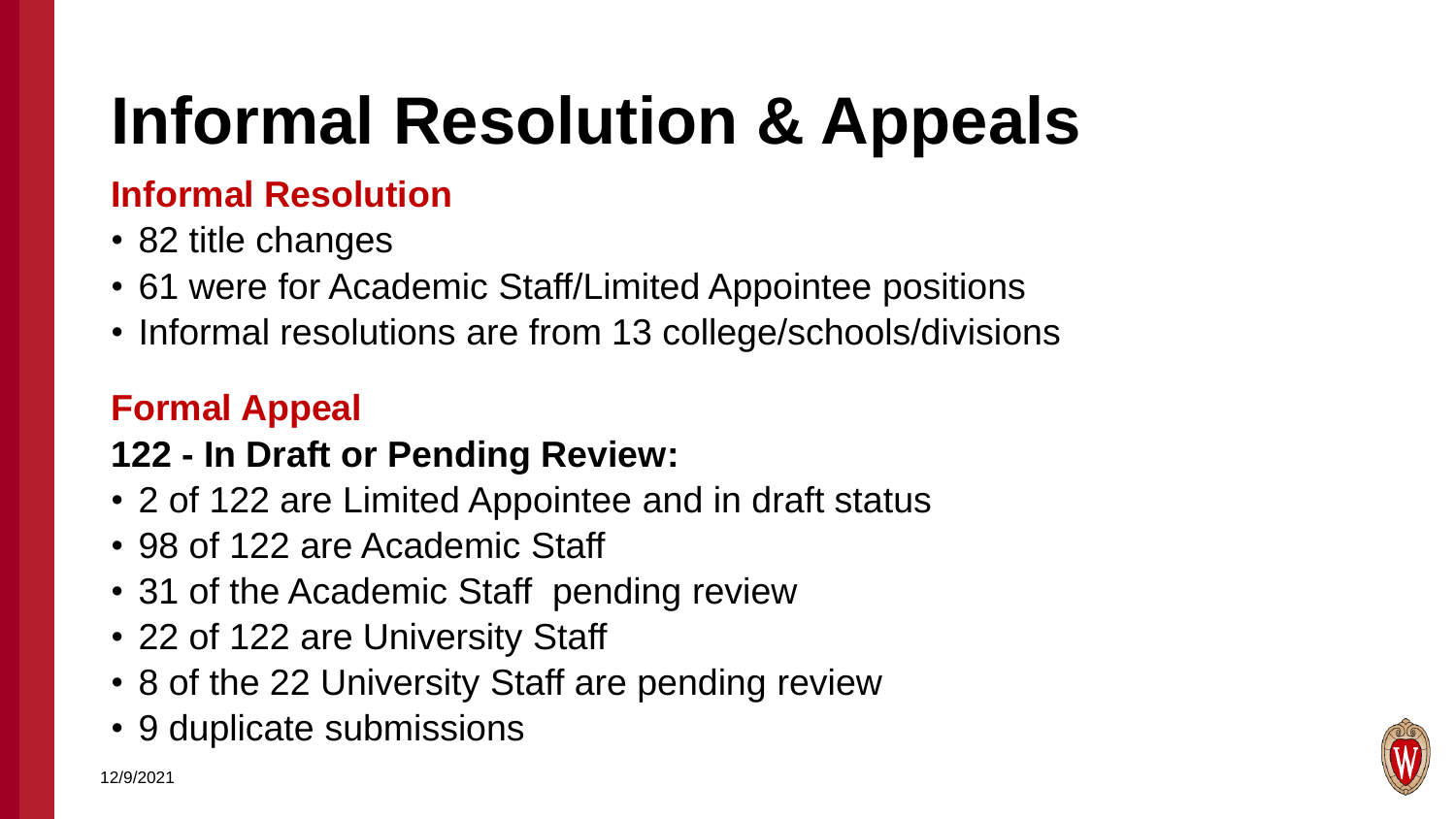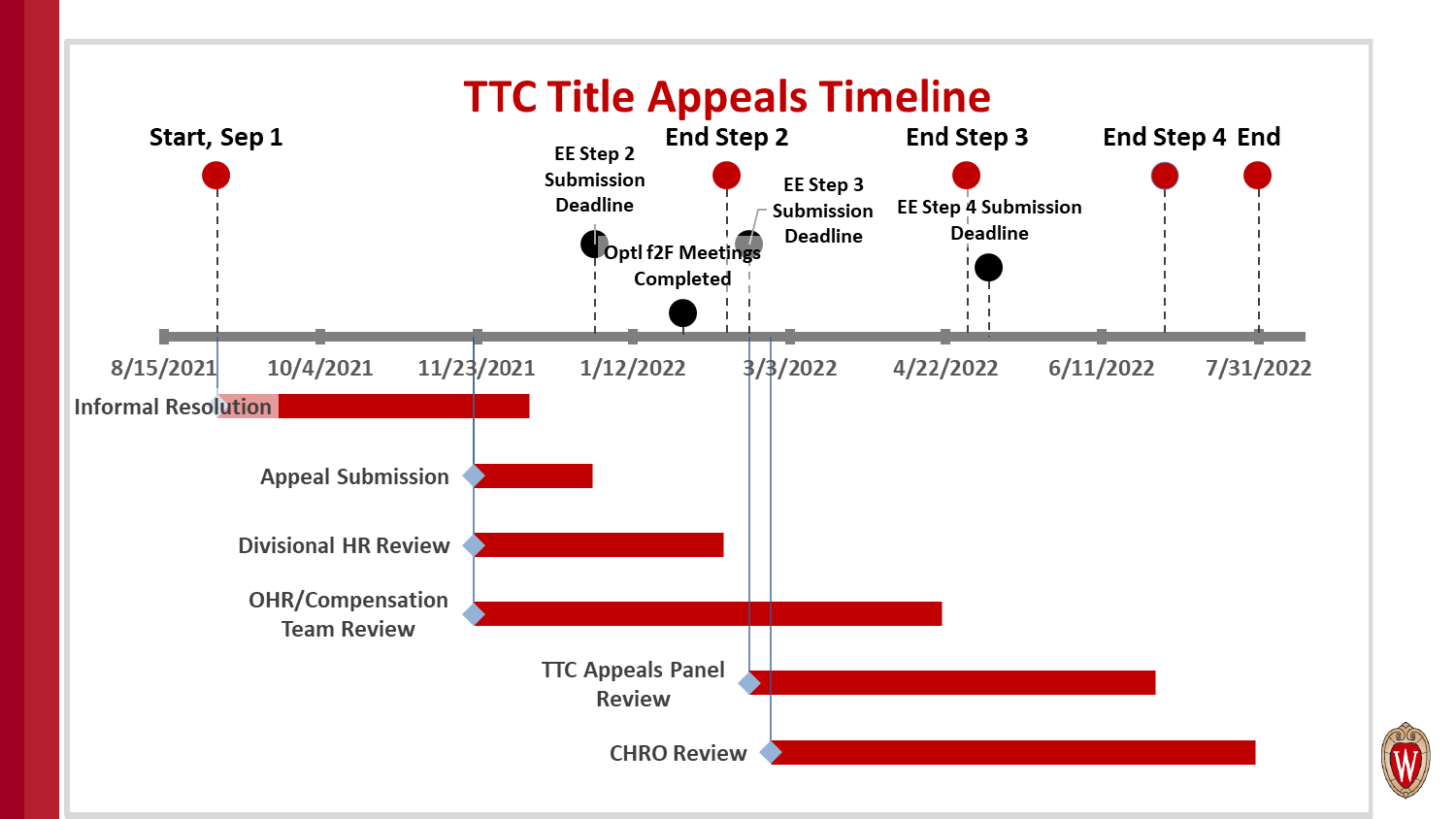### **Dates to Remember**

#### **December 31:**

**Formal Job Title Appeals Submissions** 

- If you missed the informal resolution deadline you may still submit an appeal
- No requirement for meeting with supervisors or long documentation

#### **February 18:**

**Request to advance appeal to the Central Office of Human Resources Compensation Team** 

#### **May 6:**

**Employees May Request to Advance Their Appeal to the TTC Job Title Appeals Panel**

For more detail visit go.wisc.edu/ttcproject

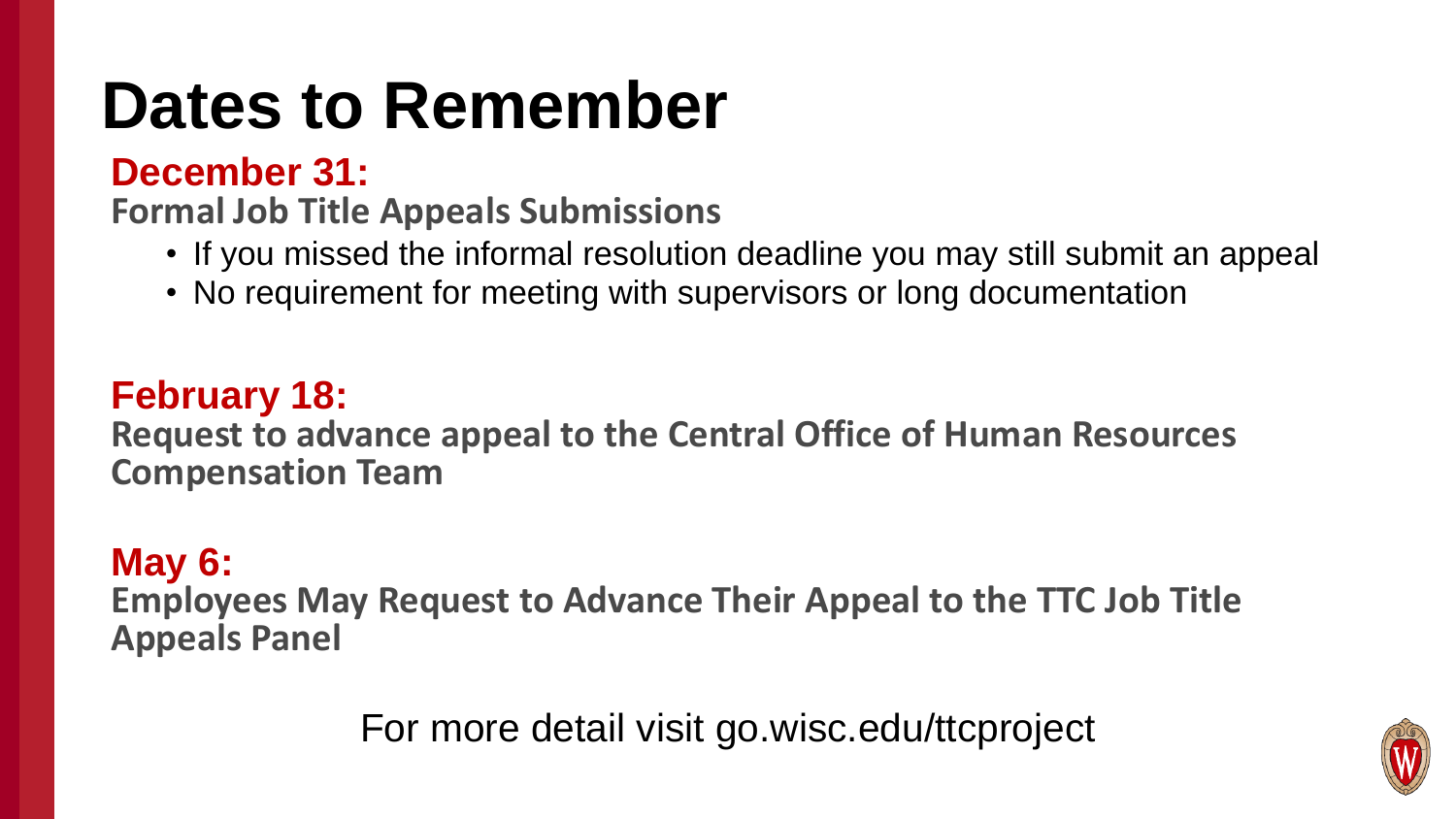

### **Questions/Comments**



**Visit:** go.wisc.edu/ttcproject **Email:** ttcstudy@ohr.wisc.edu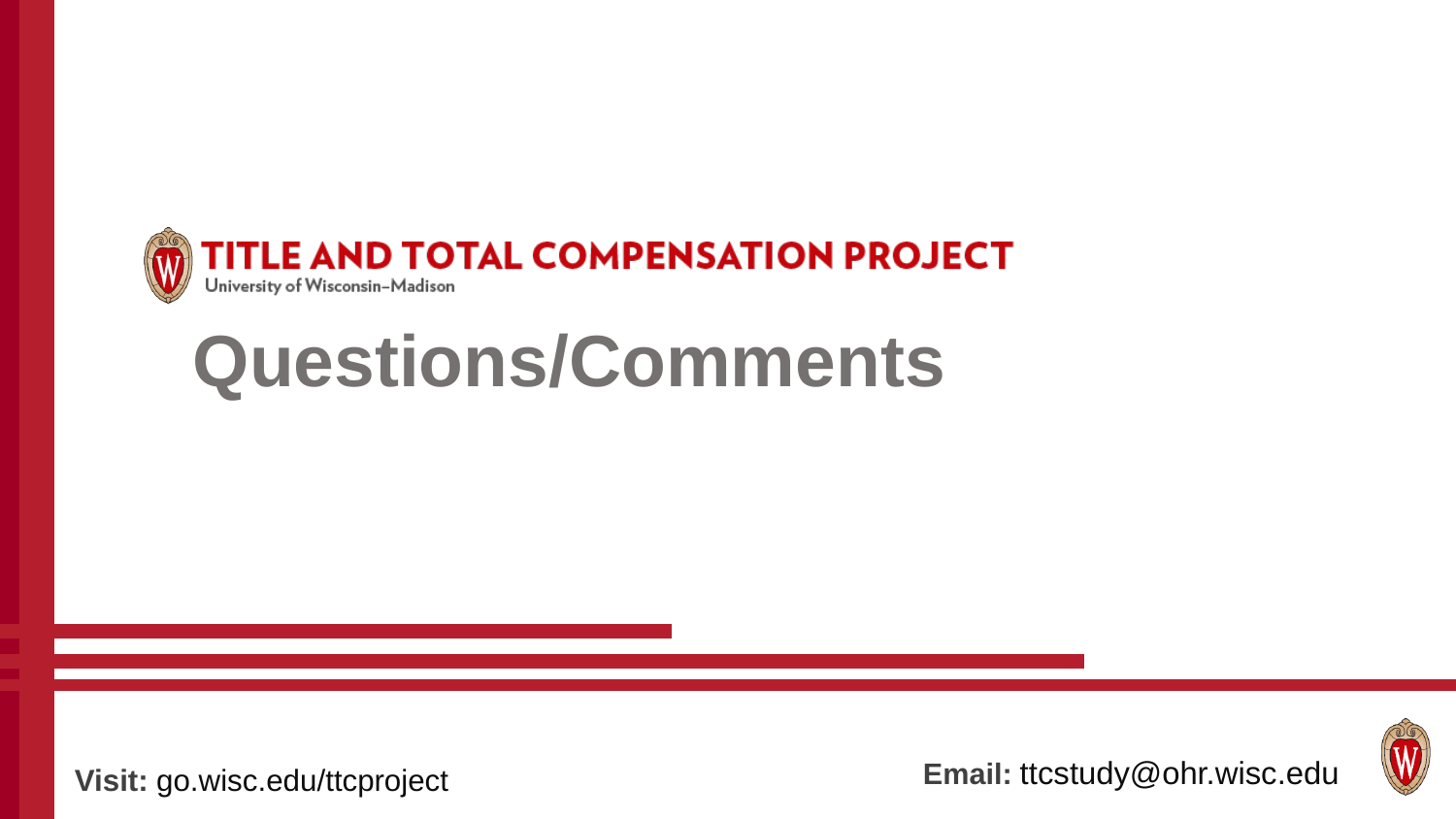

## **Appendix**



**Visit:** go.wisc.edu/ttcproject **Email:** ttcstudy@ohr.wisc.edu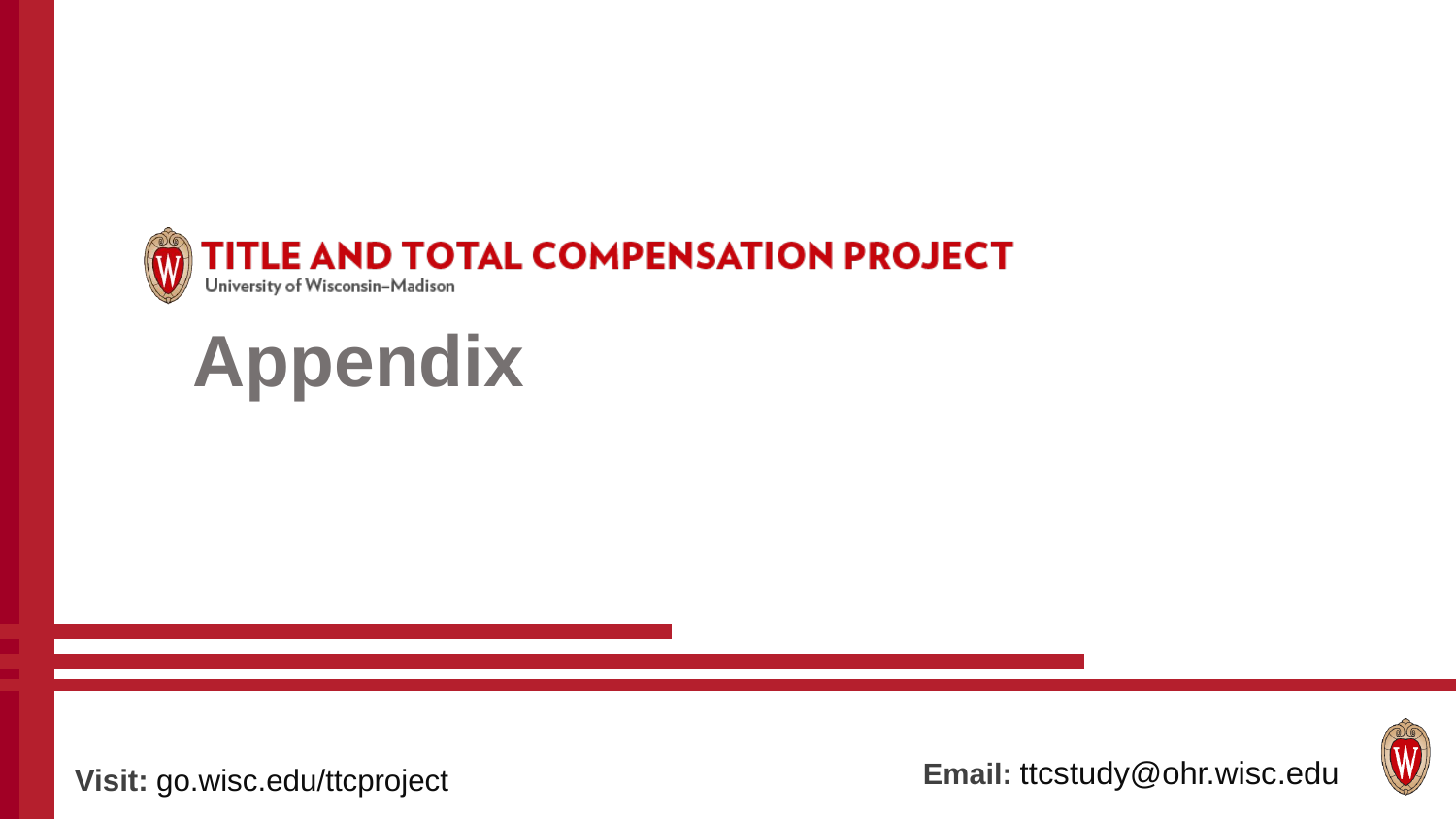### **CUPA Peer Groups**



#### **Official Salary Peers**

- Indiana University (Bloomington, IN)
- Michigan State University (East Lansing, MI)
- Purdue University Main Campus (West Lafayette, IN)
- The Ohio State University (Columbus, OH)
- University of California-Berkeley (Berkeley, CA)
- University of California-Los Angeles (Los Angeles, CA)
- University of Illinois at Urbana-Champaign (Champaign, IL)
- University of Michigan-Ann Arbor (Ann Arbor, MI)
- University of Minnesota-Twin Cities (Minneapolis, MN)
- University of Texas at Austin (Austin, TX)
- University of Washington (Seattle, WA)
- University of Wisconsin-Madison (Madison, WI)

#### **Big Ten Academic Alliance**

- Indiana University (Bloomington, IN)
- Michigan State University (East Lansing, MI)
- Northwestern University (Evanston, IL)
- Pennsylvania State University (University Park, PA)
- Purdue University Main Campus (West Lafayette, IN)
- Rutgers the State University of New Jersey New Brunswick Campus (New Brunswick, NJ)
- The Ohio State University (Columbus, OH)
- University of Illinois at Urbana-Champaign (Champaign, IL)
- University of Iowa (Iowa City, IA)
- University of Maryland College Park (College Park, MD)
- University of Michigan-Ann Arbor (Ann Arbor, MI)
- University of Minnesota-Twin Cities (Minneapolis, MN)
- University of Nebraska Lincoln (Lincoln, NE)
- University of Wisconsin-Madison (Madison, WI)